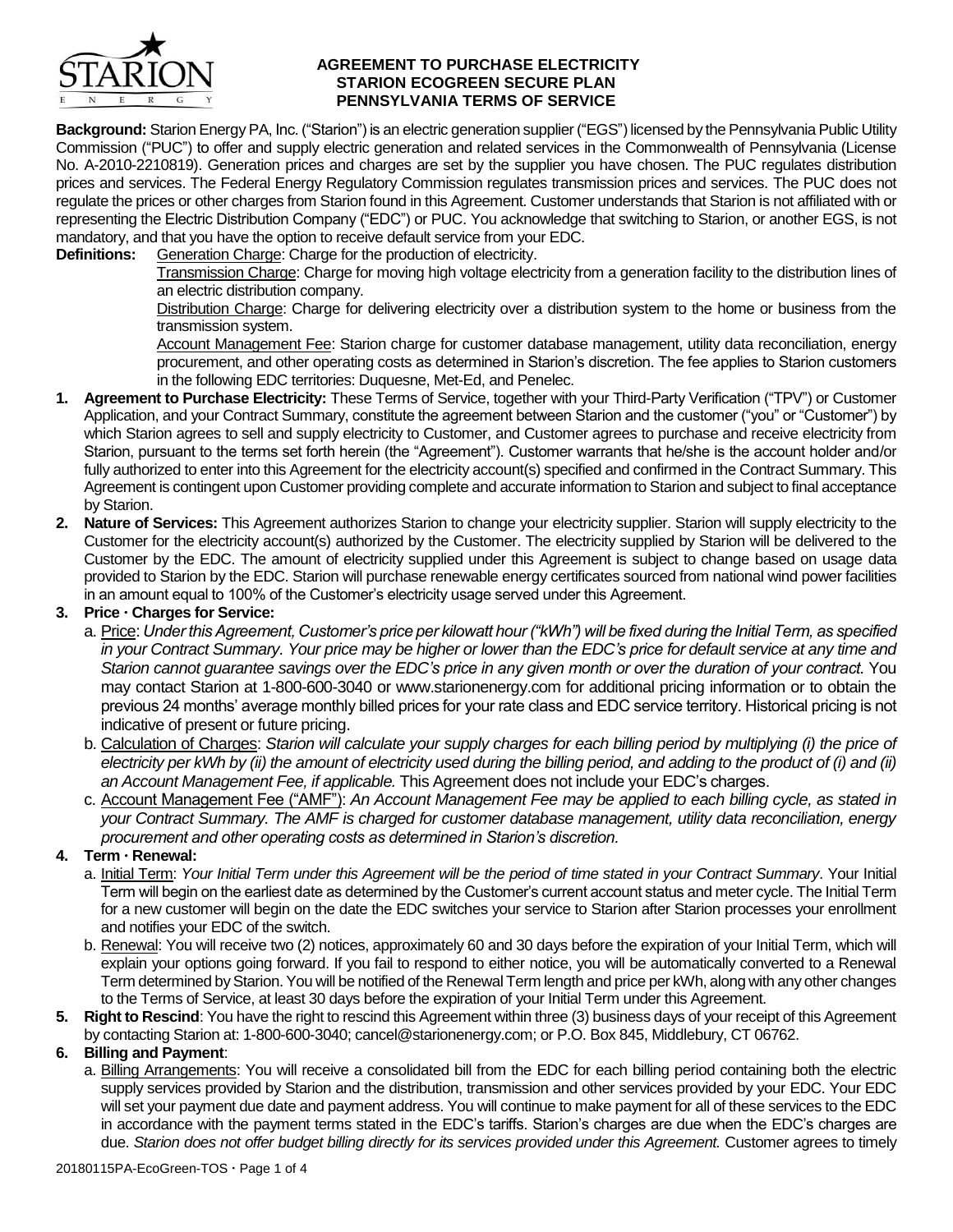review its invoices and agrees that subject to applicable tariff and law, unless notice is given to Starion within ninety (90) days of the invoice date, all invoiced amounts will be deemed by you to be correct and Customer shall waive any right to dispute amounts set forth on such invoice.

- b. Non-Payment: You will incur a late payment fee from the EDC for non-payment of a consolidated bill rendered by the EDC, in accordance with the EDC's billing policies and procedures. You are liable for any late payment fees incurred.
- c. Net Metering: If you generate electricity from a renewable generating facility to offset your electricity consumption and/or use net metering at any time during the term of this Agreement, you must notify Starion.
- **7. Cancellation of Existing Service:** If you presently purchase your electric supply service from another EGS, you are responsible for canceling that service pursuant to the terms of your agreement with your existing EGS, and for any cancellation fees that may apply.
- **8. Notices:** Notices sent by Starion to Customer will be sent in the method chosen by the Customer, whenever possible. Otherwise, notices will revert to the default of U.S. Mail. If Customer selects to receive electronic communications from Starion, it is the Customer's responsibility to ensure that the email address provided is current and notify Starion of any changes. If you provide Starion with your email address, you consent to receive communications from Starion in electronic form.
- **9. Change Notice:** If you have a fixed term contract approaching the expiration date, or whenever we propose to change the terms of service in any type of contract, you will receive two separate written notifications that precede the effective date of the proposed changes. These notifications will explain your options going forward.

## **10. Termination of Agreement Cancellation Provisions:**

- a. Termination by Customer: Customer may terminate this Agreement at any time by contacting Starion. *If Customer terminates this Agreement and, as a result, effectively cancels service prior to the expiration of the Initial Term, an early termination fee may apply, as stated in your Contract Summary*. If you terminate this Agreement, you will be returned to the EDC's default service unless you choose another EGS. The effective termination date will be determined by the EDC. You will be obligated to pay for the electricity and related services provided pursuant to this Agreement prior to the date that such termination becomes effective. If you terminate this Agreement by enrolling with a different EGS or returning to default service, Starion will not be liable for any switching time delays and you will be obligated to make payment for services under this Agreement until termination of service with Starion is effective.
- b. Termination by Starion: Starion reserves the right to terminate this Agreement for any reason upon thirty (30) calendar days' advance written notice to the Customer. Some reasons why this Agreement may be canceled include: (i) non-payment: if your electric service is terminated by your EDC, then this Agreement is cancelled on the date that your service is terminated; (ii) company-initiated cancellation: if Starion cancels this Agreement for any reason other than customer non-payment, it will follow applicable rules in providing notice to you; or (iii) if you cancel this Agreement before the end of the Initial Term, you may be subjected to the penalties, fees and exceptions described above and in your Contract Summary. You will be obligated to pay for the electricity and related services provided pursuant to this Agreement prior to the date that such termination becomes effective. If Starion terminates this Agreement early, you will be returned to your EDC's default service unless you choose another EGS.
- **11. Privacy Policy Customer Information and Release Authorization:** By entering into this Agreement, you authorize Starion to obtain all information regarding your electricity account including, but not limited to, account contact information and address(es), account number(s), billing and payment information and history, credit information, historical and future electricity usage and peak electricity demand, meter reading data including smart meter data, and characteristics of electricity service. Starion will not release or sell your personal information to any other party without your consent unless required to do so by law or if necessary to defend or enforce the terms of this Agreement. Privacy of customer Information is governed by 52 Pa Code § 54.8, with which Starion will comply.
- **12. Representations Warranties:** Starion makes no representations or warranties other than those expressly set forth in this Agreement, and STARION EXPRESSLY DISCLAIMS ALL OTHER WARRANTIES, EXPRESS OR IMPLIED. Starion does not represent any guarantee of savings under this Agreement.
- **13. Limitation of Liability:** Starion's liability in connection with this Agreement, including without limitation any alleged liability for Early Termination by Starion as explained above, shall not exceed the amount of your largest monthly invoice for electric generation service during the twelve (12) months immediately preceding termination of this Agreement. In no event shall either party be liable to the other for any indirect, special, consequential (including lost profits or revenue), incidental, indirect or punitive damages for claims arising under this Agreement.
- **14. Binding Effect Agency Assignment:** This Agreement shall extend to and be binding upon Starion's and Customer's respective successors and permitted assigns; provided, however, that Customer may not assign this Agreement without Starion's prior written consent, and any purported assignment without such consent shall be void. Starion may assign its rights and obligations under this Agreement to an affiliate of Starion or to another EGS licensed to do business in Pennsylvania, in whole or in part, subject to compliance with applicable law.
- **15. Force Majeure:** Performance of any obligation required by this Agreement shall be suspended if compliance is prevented by an Act of God, strike, fire, war, civil disturbance, embargo, explosion, breakage or accident to machinery or lines of pipe; repairing or altering machinery or lines of pipe; freezing of wells or lines of pipe; by federal, state or local law, rule, order or regulation or by any other cause reasonably beyond the control of a party. Any party claiming such interference with the performance of its obligations hereunder shall provide notice to the other party, specifying the cause of interference. A party shall not be required by this paragraph to settle a labor dispute with its own employees on terms it deems unfavorable.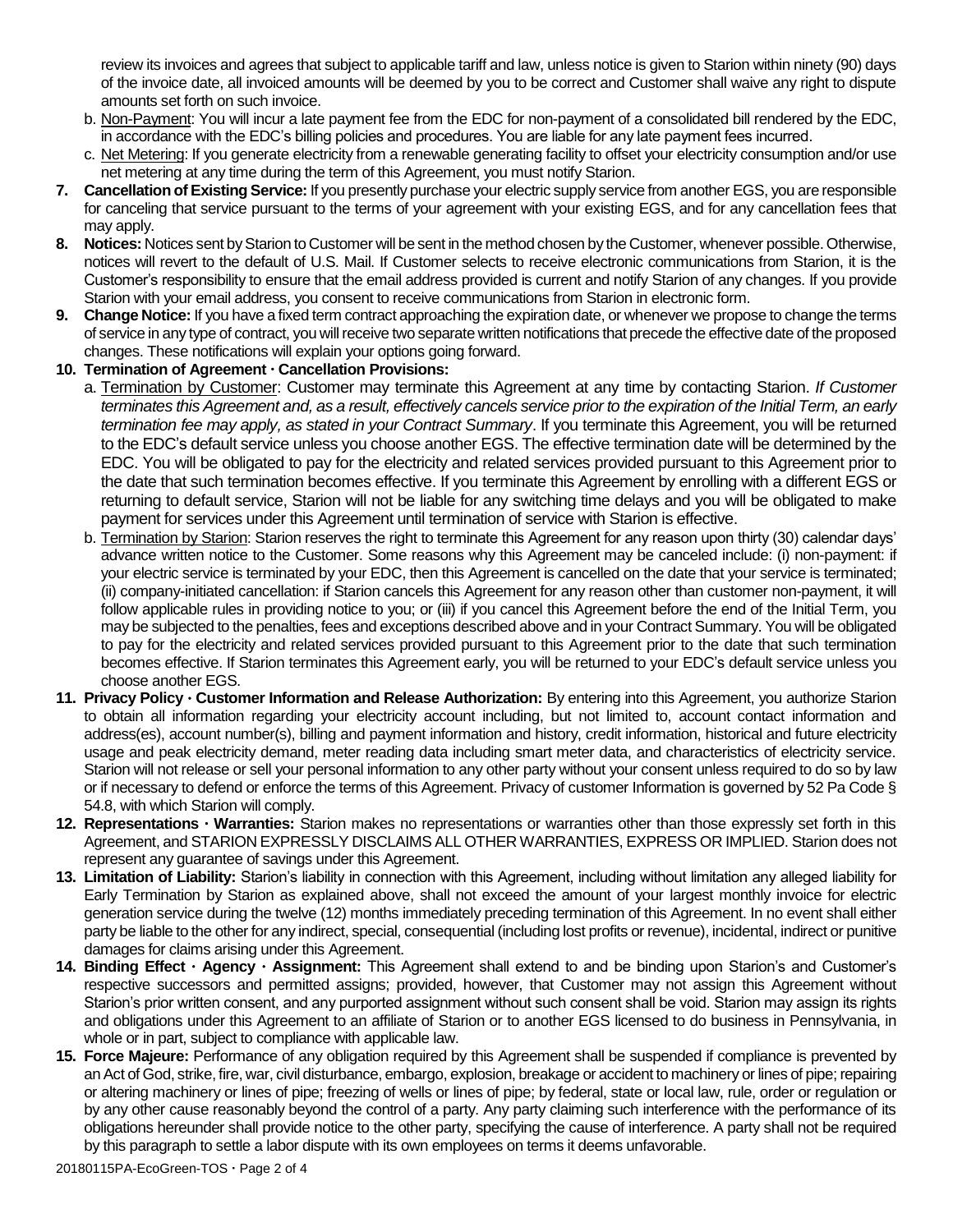**16. Customer Service:** In the event of a dispute or disagreement involving Starion's services, you and Starion agree to use our best efforts to resolve the dispute. Most concerns can be resolved by calling our Customer Service Department at 1-800-600 3040. You may also email [info@starionenergy.com](mailto:info@starionenergy.com) or write to Starion Energy, P.O. Box 845, Middlebury, CT 06762. Starion's Customer Service is available Monday through Friday from 9:00 a.m. to 5:00 p.m. Eastern Time. You may call the PUC if you are not satisfied after discussing your question or dispute or these terms of service with Starion.

### **17. Claims Resolution:**

- a. In the event Starion is unable to resolve a complaint to your satisfaction, this section explains how claims can be resolved through arbitration or litigation. It includes an arbitration provision. You may reject the arbitration provision by sending us written notice within 45 days after your first energy bill with Starion as your supplier. See Your Right to Reject Arbitration below.
- b. For this section, you and Starion ("us" or "we") include any corporate parents, subsidiaries, affiliates or related persons or entities. Claim means any current or future claim, dispute or controversy relating to your account(s), this Agreement, or any agreement or relationship you have or had with us, except for the validity, enforceability or scope of the arbitration provision. Claim includes but is not limited to: (1) initial claims, counterclaims, cross-claims and third-party claims; (2) claims based upon contract, tort, fraud, statute, regulation, common law and equity; (3) claims by or against any third party using or providing any product, service or benefit in connection with any account; and (4) claims that arise from or relate to (a) any account created under any agreement with us or any rates charged on any such account, (b) advertisements, promotions or statements related to any rate plans, goods or services under any agreement with us, (c) benefits and services related to Customer's account with us (including rewards programs) and (d) your application for any account. You may not sell, assign or transfer a claim.
- c. Sending a Claim Notice: Before beginning arbitration or a lawsuit, you and we agree to send a written notice (a Claim Notice) to each party against whom a claim is asserted, in order to provide an opportunity to resolve the claim informally. Go to www.starionenergy.com and select your state of residence for a sample form of Claim Notice. The Claim Notice must describe the claim and state the specific relief demanded. Notice to you will be sent to your billing address. Notice to us must include your name, address and account number and be sent to Starion Energy, Attn: Compliance Dept., P.O. Box 845, Middlebury, CT 06762. If the claim proceeds to arbitration, the amount of any relief demanded in a Claim Notice will not be disclosed to the arbitrator until after the arbitrator rules.
- d. Arbitration: You or we may elect to resolve any claim by individual arbitration. Claims are decided by a neutral arbitrator. If arbitration is chosen by any party, neither you nor we will have the right to litigate that claim in court or have a jury trial on that claim. Further, you and we will not have the right to participate in a representative capacity or as a member of any class pertaining to any claim subject to arbitration. Arbitration procedures are generally simpler than the rules that apply in court, and discovery is more limited. The arbitrator's decisions are as enforceable as any court order and are subject to very limited review by a court. Except as set forth below, the arbitrator's decision will be final and binding. Other rights you or we would have in court may also not be available in arbitration.
	- i. Initiating Arbitration: Before beginning arbitration, you or we must first send a Claim Notice. Claims will be referred to either JAMS or AAA, as selected by the party electing arbitration. Claims will be resolved pursuant to this Arbitration provision and the selected organization's rules in effect when the claim is filed, except where those rules conflict with this Agreement. If we choose the organization, you may select the other within 30 days after receiving notice of our selection. Contact JAMS or AAA to begin an arbitration or for other information. Claims also may be referred to another arbitration organization if you and we agree in writing or to an arbitrator appointed pursuant to section 5 of the Federal Arbitration Act, 9 U.S.C. sec. 1-16 ("FAA"). We will not elect arbitration for any claim you file in small claims court, so long as the claim is individual and pending only in that court. You or we may otherwise elect to arbitrate any claim at any time unless it has been filed in court and trial has begun or final judgment has been entered. Either you or we may delay enforcing or not exercise rights under this Arbitration provision, including the right to arbitrate a claim, without waiving the right to exercise or enforce those rights.
	- ii. Limitations on Arbitration: If either party elects to resolve a claim by arbitration, that claim will be arbitrated on an individual basis. There will be no right or authority for any claims to be arbitrated on a class action basis or on bases involving claims brought in a purported representative capacity on behalf of the general public, other Starion customers or other persons similarly situated. The arbitrator's authority is limited to claims between you and us alone. Claims may not be joined or consolidated unless you and we agree in writing. An arbitration award and any judgment confirming it will apply only to the specific case and cannot be used in any other case except to enforce the award. Notwithstanding any other provision and without waiving the right to appeal such decision, if any portion of these Limitations on Arbitration is deemed invalid or unenforceable, then the entire Arbitration provision (other than this sentence) will not apply.
- iii. Arbitration Procedures: This Arbitration provision is governed by the FAA. The arbitrator will apply applicable substantive law, statutes of limitations and privileges. The arbitrator will not apply any federal or state rules of civil procedure or evidence in matters relating to evidence or discovery. Subject to the Limitations on Arbitration, the arbitrator may otherwise award any relief available in court. The arbitration will be confidential, but you may notify any government authority of your claim. If your claim is for \$5,000 or less, you may choose whether the arbitration will be conducted solely on the basis of documents, through a telephonic hearing, or by an in-person hearing. At any party's request, the arbitrator will provide a brief written explanation of the award. The arbitrator's award will be final and binding, except for any right of appeal provided by the FAA; however, any party will have 30 days to appeal the award by notifying the arbitration organization and all parties in writing. The organization will appoint a three-arbitrator panel to decide anew, by majority vote based on written